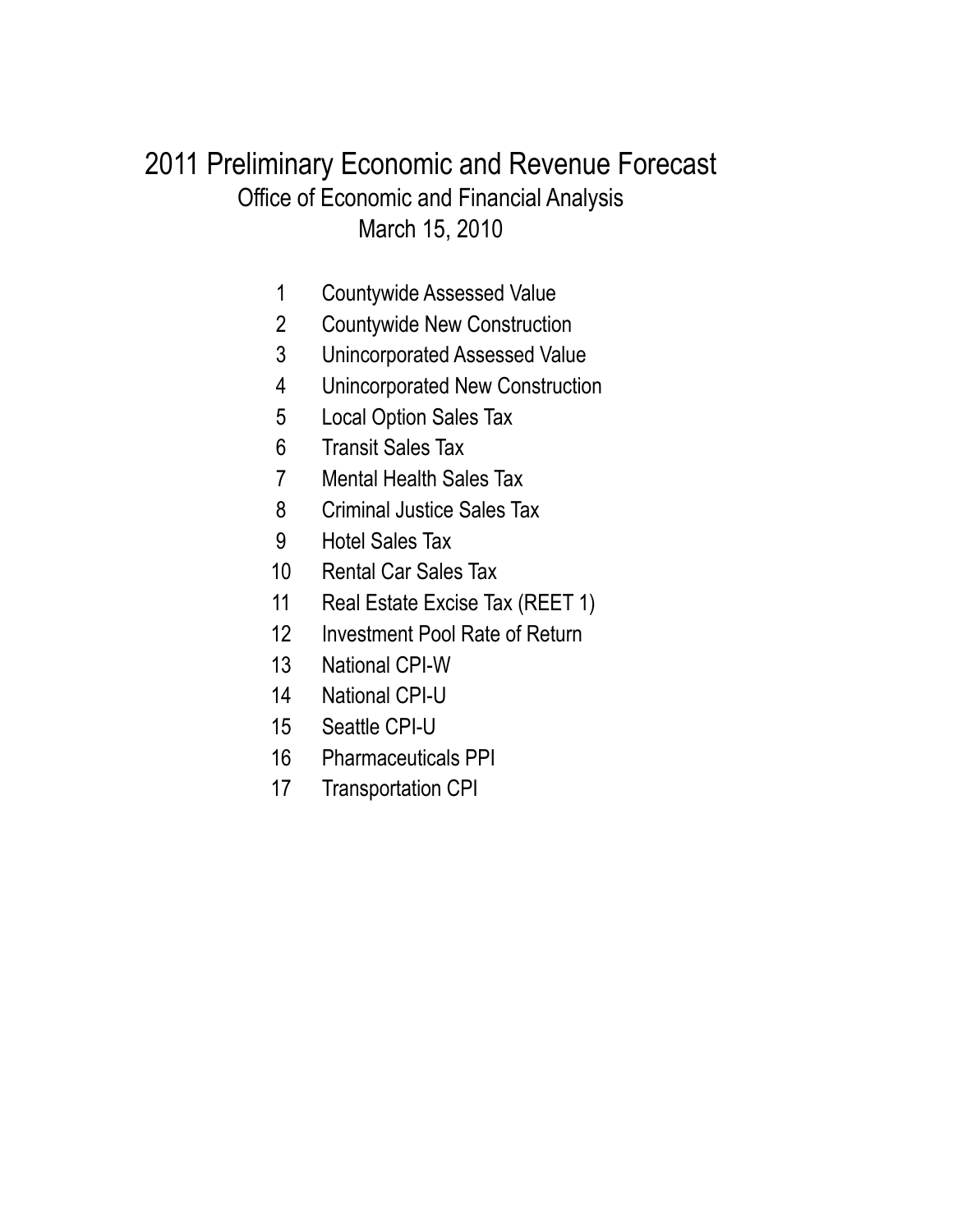| 2011 Preliminary Countywide Assessed Value Forecast |
|-----------------------------------------------------|
| Office of Economic and Financial Analysis           |
| March 15, 2010                                      |

| Year | Value              | Change    |
|------|--------------------|-----------|
| 2000 | 164,966,803,000    |           |
| 2001 | 187, 181, 000, 000 | 13.47%    |
| 2002 | 209,830,200,000    | 12.10%    |
| 2003 | 223,964,800,000    | 6.74%     |
| 2004 | 234,880,100,000    | 4.87%     |
| 2005 | 248,911,800,000    | 5.97%     |
| 2006 | 270,571,100,000    | 8.70%     |
| 2007 | 298,755,200,000    | 10.42%    |
| 2008 | 340,995,400,000    | 14.14%    |
| 2009 | 386,889,700,000    | 13.46%    |
| 2010 | 341,971,500,000    | $-11.61%$ |
| 2011 | 312,966,695,000    | $-8.48%$  |
| 2012 | 302,396,801,300    | $-3.38%$  |
| 2013 | 309,223,039,000    | 2.26%     |
| 2014 | 320,886,486,300    | 3.77%     |
| 2015 | 347,568,714,600    | 8.32%     |
| 2016 | 376,363,075,900    | 8.28%     |
| 2017 | 400,577,907,500    | 6.43%     |
| 2018 | 431,700,522,500    | 7.77%     |
| 2019 | 460,436,809,700    | 6.66%     |
| 2020 | 496,407,919,003    | 7.81%     |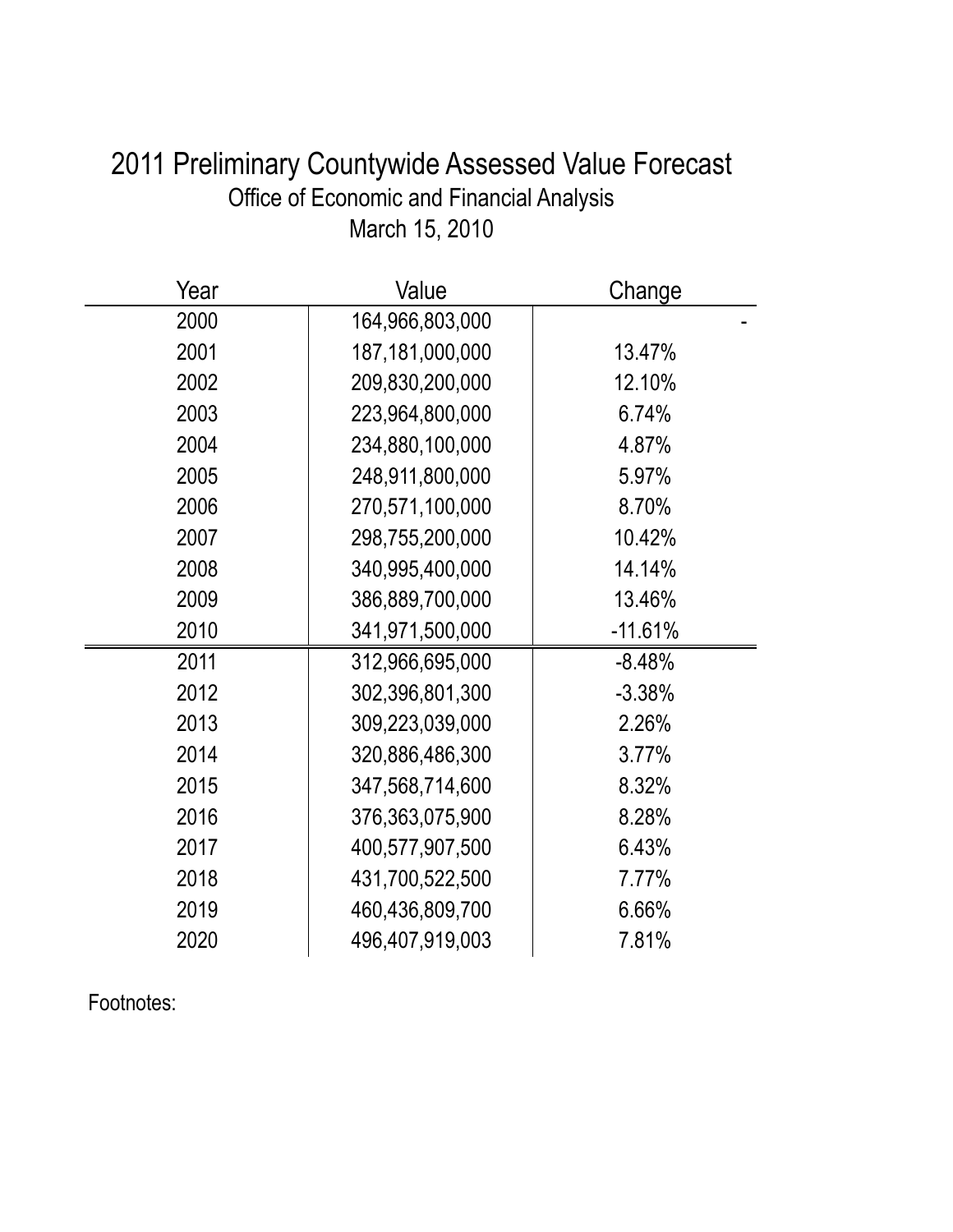| 2011 Preliminary Countywide New Construction Forecast |
|-------------------------------------------------------|
| <b>Office of Economic and Financial Analysis</b>      |
| March 15, 2010                                        |

| Year | Value         | Change    |
|------|---------------|-----------|
| 2000 | 3,476,500,000 |           |
| 2001 | 3,865,600,000 | 11.19%    |
| 2002 | 4,430,600,000 | 14.62%    |
| 2003 | 3,719,900,000 | $-16.04%$ |
| 2004 | 4,201,000,000 | 12.93%    |
| 2005 | 4,292,400,000 | 2.18%     |
| 2006 | 4,964,300,000 | 15.65%    |
| 2007 | 5,950,400,000 | 19.86%    |
| 2008 | 6,663,100,000 | 11.98%    |
| 2009 | 8,005,200,000 | 20.14%    |
| 2010 | 5,205,200,000 | $-34.98%$ |
| 2011 | 2,744,640,000 | $-47.27%$ |
| 2012 | 2,630,930,000 | $-4.14%$  |
| 2013 | 3,199,620,000 | 21.62%    |
| 2014 | 4,349,000,000 | 35.92%    |
| 2015 | 5,191,460,000 | 19.37%    |
| 2016 | 5,753,610,000 | 10.83%    |
| 2017 | 6,244,690,000 | 8.54%     |
| 2018 | 6,607,630,000 | 5.81%     |
| 2019 | 7,023,490,000 | 6.29%     |
| 2020 | 7,464,125,982 | 6.27%     |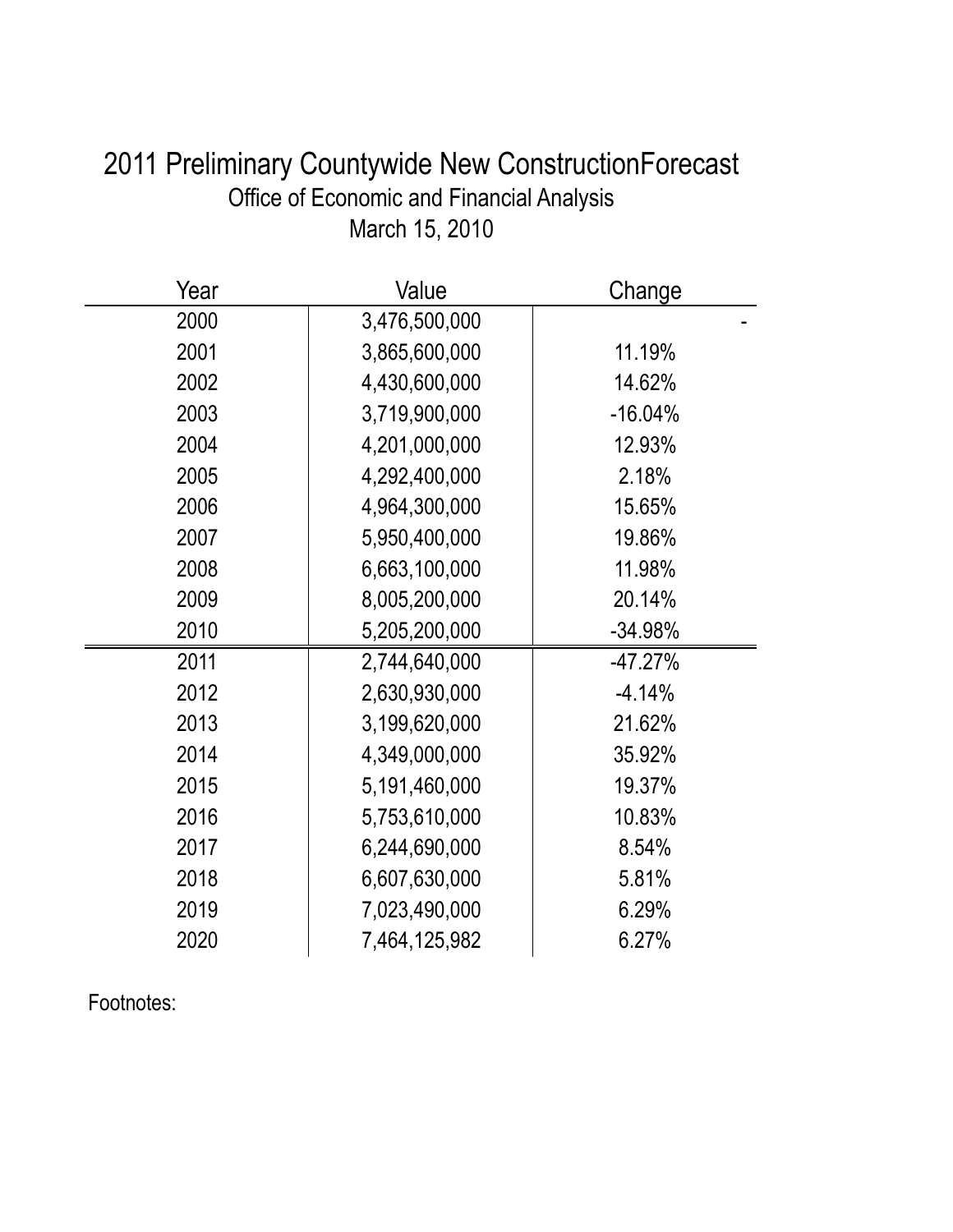| 2011 Preliminary Unincorporated Assessed Value Forecast |
|---------------------------------------------------------|
| Office of Economic and Financial Analysis               |
| March 15, 2010                                          |

| Year | Value             | Change    |
|------|-------------------|-----------|
| 2000 | 26,820,808,300    |           |
| 2001 | 29,495,903,550    | 9.97%     |
| 2002 | 31,855,880,320    | 8.00%     |
| 2003 | 34,121,588,670    | 7.11%     |
| 2004 | 36,005,263,224    | 5.52%     |
| 2005 | 38,388,375,104    | 6.62%     |
| 2006 | 41,287,518,427    | 7.55%     |
| 2007 | 45, 145, 687, 789 | 9.34%     |
| 2008 | 50,355,808,683    | 11.54%    |
| 2009 | 52,536,647,494    | 4.33%     |
| 2010 | 43,859,044,422    | $-16.52%$ |
| 2011 | 39, 187, 269, 918 | $-10.65%$ |
| 2012 | 36,961,552,622    | $-5.68%$  |
| 2013 | 36,744,922,726    | $-0.59%$  |
| 2014 | 36,965,095,071    | 0.60%     |
| 2015 | 38,737,435,830    | 4.79%     |
| 2016 | 40,554,811,177    | 4.69%     |
| 2017 | 41,736,379,977    | 2.91%     |
| 2018 | 43,599,156,893    | 4.46%     |
| 2019 | 45,190,129,296    | 3.65%     |
| 2020 | 47,390,676,161    | 4.87%     |

> Assessed value amounts DO NOT include adjustments for potential annexation areas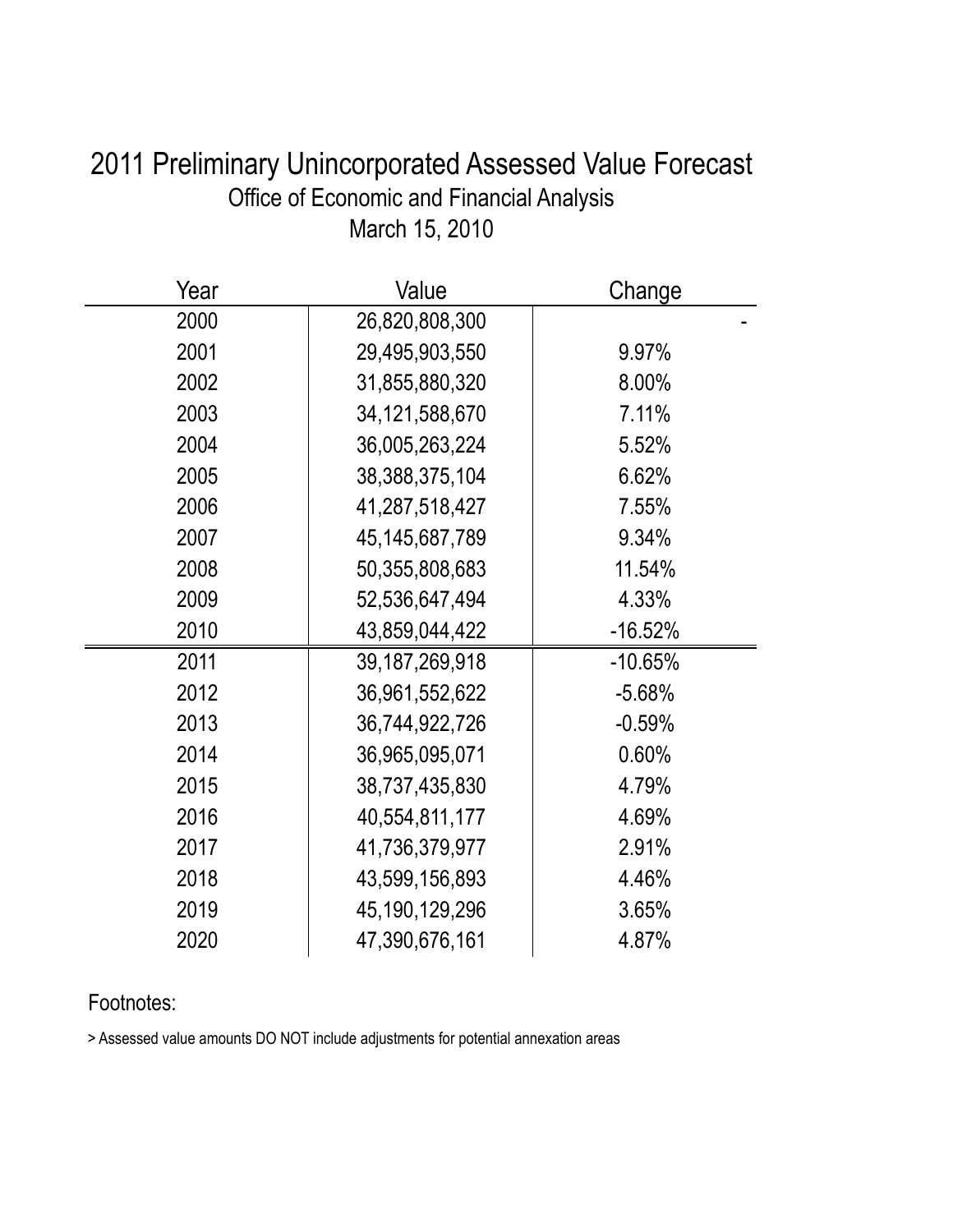| Year | Value         | Change    |
|------|---------------|-----------|
| 2000 | 511,940,482   |           |
| 2001 | 543,833,777   | 6.23%     |
| 2002 | 715,260,251   | 31.52%    |
| 2003 | 678,629,389   | $-5.12%$  |
| 2004 | 780,913,911   | 15.07%    |
| 2005 | 1,012,943,672 | 29.71%    |
| 2006 | 898,303,083   | $-11.32%$ |
| 2007 | 1,051,911,167 | 17.10%    |
| 2008 | 938,271,172   | $-10.80%$ |
| 2009 | 821,583,000   | $-12.44%$ |
| 2010 | 304,665,097   | $-62.92%$ |
| 2011 | 147,521,947   | $-51.58%$ |
| 2012 | 124,028,914   | $-15.93%$ |
| 2013 | 127,694,075   | 2.96%     |
| 2014 | 144,312,370   | 13.01%    |
| 2015 | 141,752,111   | $-1.77%$  |
| 2016 | 128,930,577   | $-9.05%$  |
| 2017 | 115,042,560   | $-10.77%$ |
| 2018 | 101,591,111   | $-11.69%$ |
| 2019 | 91,504,340    | $-9.93%$  |
| 2020 | 82,871,394    | $-9.43%$  |

## 2011 Preliminary Unincorporated New Construction Forecast Office of Economic and Financial Analysis March 15, 2010

### Footnotes:

> New Construction amounts are DO NOT include adjustments for potential annexation areas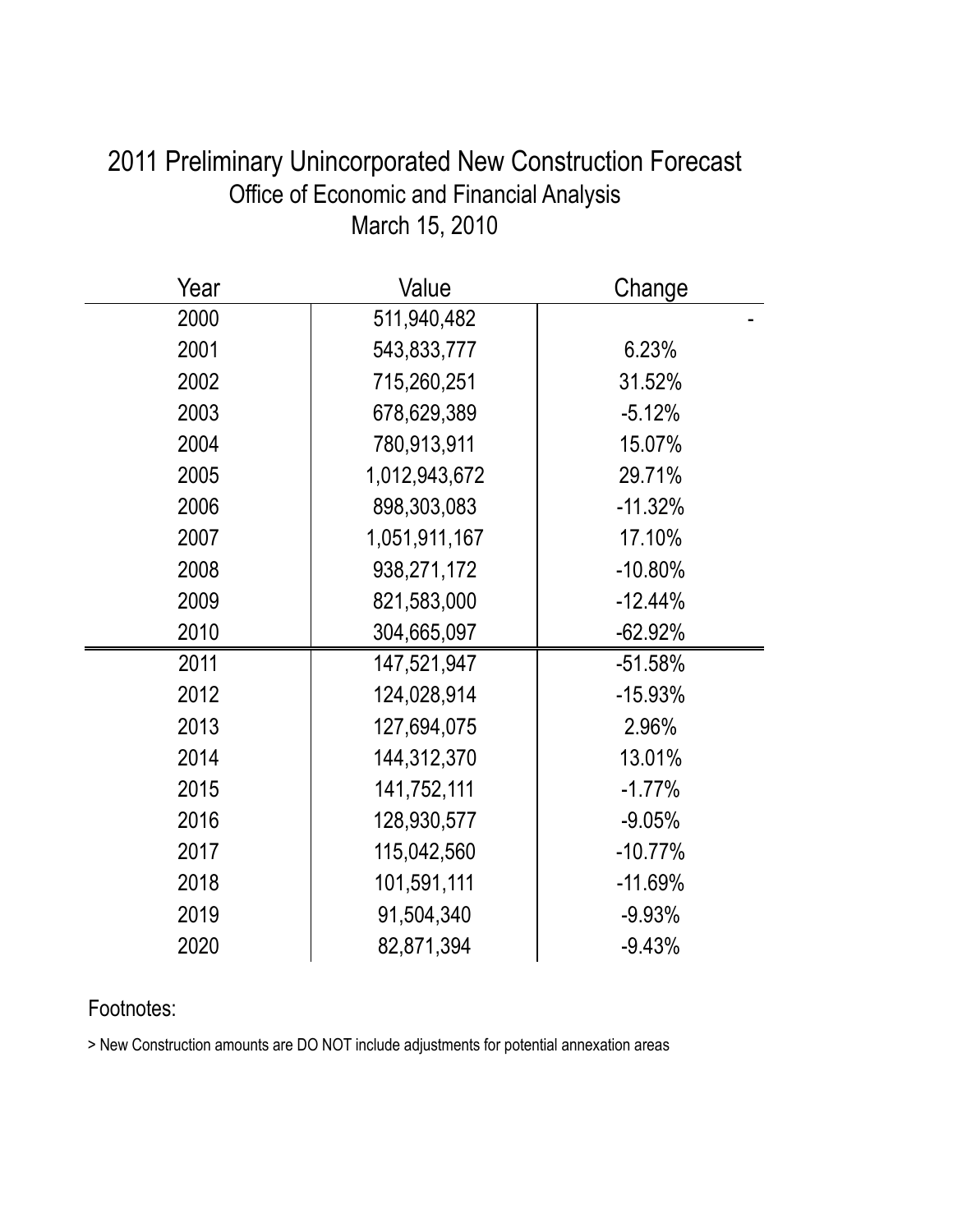| Office of Economic and Financial Analysis |            |           |
|-------------------------------------------|------------|-----------|
| March 15, 2010                            |            |           |
| Year                                      | Value      | Change    |
| 2000                                      | 73,651,464 |           |
| 2001                                      | 71,059,166 | $-3.52%$  |
| 2002                                      | 68,873,095 | $-3.08%$  |
| 2003                                      | 68,377,899 | $-0.72%$  |
| 2004                                      | 72,588,009 | 6.16%     |
| 2005                                      | 78,015,175 | 7.48%     |
| 2006                                      | 83,477,704 | 7.00%     |
| 2007                                      | 91,912,631 | 10.10%    |
| 2008                                      | 87,672,896 | $-4.61%$  |
| 2009                                      | 75,999,200 | $-13.32%$ |
| 2010                                      | 77,220,029 | 1.61%     |
| 2011                                      | 79,170,554 | 2.53%     |
| 2012                                      | 83,228,326 | 5.13%     |
| 2013                                      | 88,015,230 | 5.75%     |
| 2014                                      | 92,450,730 | 5.04%     |
| 2015                                      | 96,713,652 | 4.61%     |
| 2016                                      |            |           |
| 2017                                      |            |           |
| 2018                                      |            |           |
| 2019                                      |            |           |
| 2020                                      |            |           |

# 2011 Preliminary Local Sales Tax Forecast Office of Economic and Financial Analysis

### Footnotes:

> Revenue estimates presented on accrual basis, adjust for delinquent payments and deduct a 1%DOR fee.

> Actuals include mitigation payments made by the state through Q4 2009 and are assumed in out years.

> Local sales tax receipts are split with 95.4% going to the General Fund and 4.6% supporting CFS.

> Forecasts assume the annexations of the following PAAs on the given date:

North Highline X (4-1-10), Pantherlake (7-1-10),

Juanita-FinnHill-Kingsgate (7-1-11),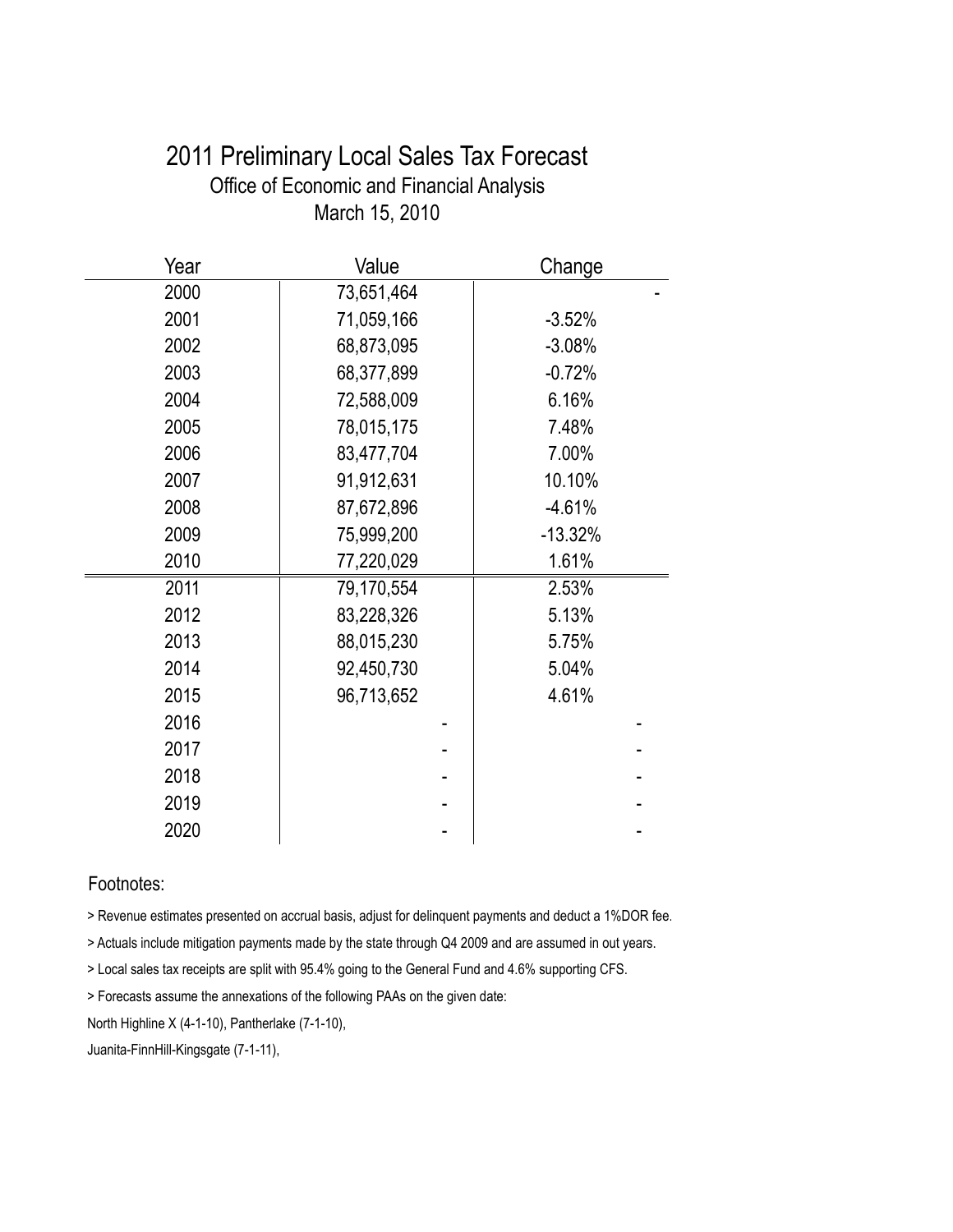## 2011 Preliminary Transit Sales Tax Forecast Office of Economic and Financial Analysis March 15, 2010

| Year | Value         | Change    |
|------|---------------|-----------|
| 2000 | 239,636,459   |           |
| 2001 | 287,784,746   | 20.09%    |
| 2002 | 297,330,185   | 3.32%     |
| 2003 | 296,747,992   | $-0.20%$  |
| 2004 | 314, 192, 142 | 5.88%     |
| 2005 | 341,149,234   | 8.58%     |
| 2006 | 367,263,689   | 7.65%     |
| 2007 | 442,042,300   | 20.36%    |
| 2008 | 432,934,213   | $-2.06%$  |
| 2009 | 375,333,093   | $-13.30%$ |
| 2010 | 377,931,440   | 0.69%     |
| 2011 | 394,755,253   | 4.45%     |
| 2012 | 419,211,114   | 6.20%     |
| 2013 | 443,322,178   | 5.75%     |
| 2014 | 465,663,263   | 5.04%     |
| 2015 | 487,135,089   | 4.61%     |
| 2016 |               |           |
| 2017 |               |           |
| 2018 |               |           |
| 2019 |               |           |
| 2020 |               |           |

### Footnotes:

> Revenue estimates presented on accrual basis, adjust for delinquent payments and deduct a 1%DOR fee.

> Actuals include mitigation payments made by the state through Q4 2009 and are assumed in out years.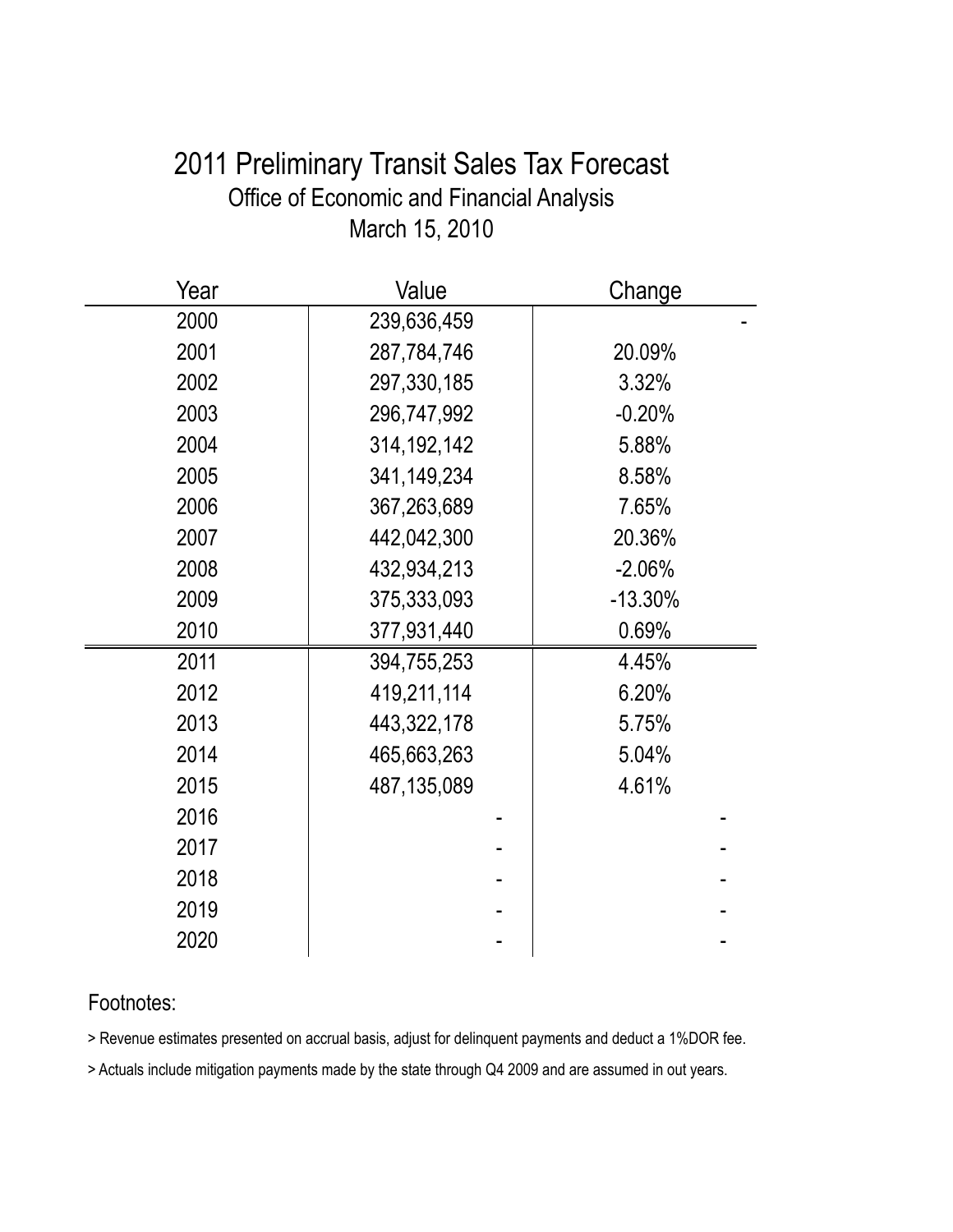## 2011 Preliminary Mental Health Sales Tax Forecast Office of Economic and Financial Analysis March 15, 2010

| Year | Value      | Change |
|------|------------|--------|
| 2000 |            |        |
| 2001 |            |        |
| 2002 |            |        |
| 2003 |            |        |
| 2004 |            |        |
| 2005 |            |        |
| 2006 |            |        |
| 2007 |            |        |
| 2008 | 35,564,904 |        |
| 2009 | 41,599,238 | 16.97% |
| 2010 | 41,992,382 | 0.95%  |
| 2011 | 43,861,695 | 4.45%  |
| 2012 | 46,579,013 | 6.20%  |
| 2013 | 49,258,020 | 5.75%  |
| 2014 | 51,740,363 | 5.04%  |
| 2015 | 54,126,121 | 4.61%  |
| 2016 |            |        |
| 2017 |            |        |
| 2018 |            |        |
| 2019 |            |        |
| 2020 |            |        |

### Footnotes:

> Revenue estimates presented on accrual basis, adjust for delinquent payments and deduct a 1%DOR fee.

> Actuals include mitigation payments made by the state through Q4 2009 and are assumed in out years.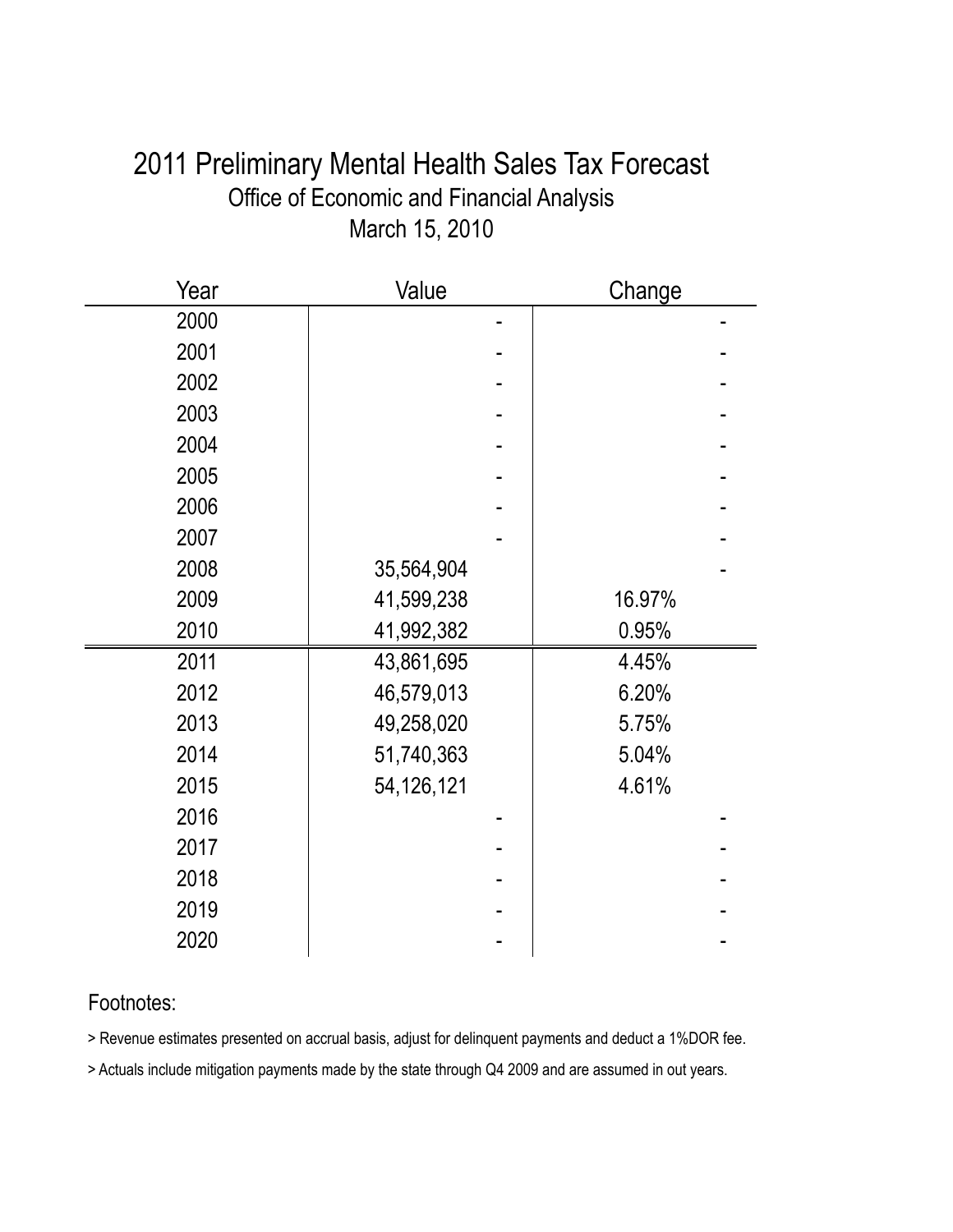| Year | Value      | Change     |
|------|------------|------------|
| 2000 | 11,822,590 |            |
| 2001 | 10,958,675 | $-7.31%$   |
| 2002 | 10,485,286 | $-4.32%$   |
| 2003 | 10,390,862 | $-0.90%$   |
| 2004 | 11,026,405 | 6.12%      |
| 2005 | 12,054,054 | 9.32%      |
| 2006 | 12,988,932 | 7.76%      |
| 2007 | 14,229,175 | 9.55%      |
| 2008 | 12,973,186 | $-8.83%$   |
| 2009 | 11,039,533 | $-14.90\%$ |
| 2010 | 10,596,645 | $-4.01%$   |
| 2011 | 10,318,035 | $-2.63%$   |
| 2012 | 10,604,881 | 2.78%      |
| 2013 | 11,214,824 | 5.75%      |
| 2014 | 11,779,992 | 5.04%      |
| 2015 | 12,323,170 | 4.61%      |
| 2016 |            |            |
| 2017 |            |            |
| 2018 |            |            |
| 2019 |            |            |
| 2020 |            |            |

### 2011 Preliminary Criminal Justice Sales Tax Forecast Office of Economic and Financial Analysis March 15, 2010

#### Footnotes:

> Revenue estimates presented on accrual basis, adjust for delinquent payments and deduct a 1%DOR fee.

> Actuals include mitigation payments made by the state through Q4 2009 and are assumed in out years.

> Forecasts assume the annexations of the following PAAs on the given date:

North Highline X (4-1-10), Pantherlake (7-1-10),

Juanita-FinnHill-Kingsgate (7-1-11),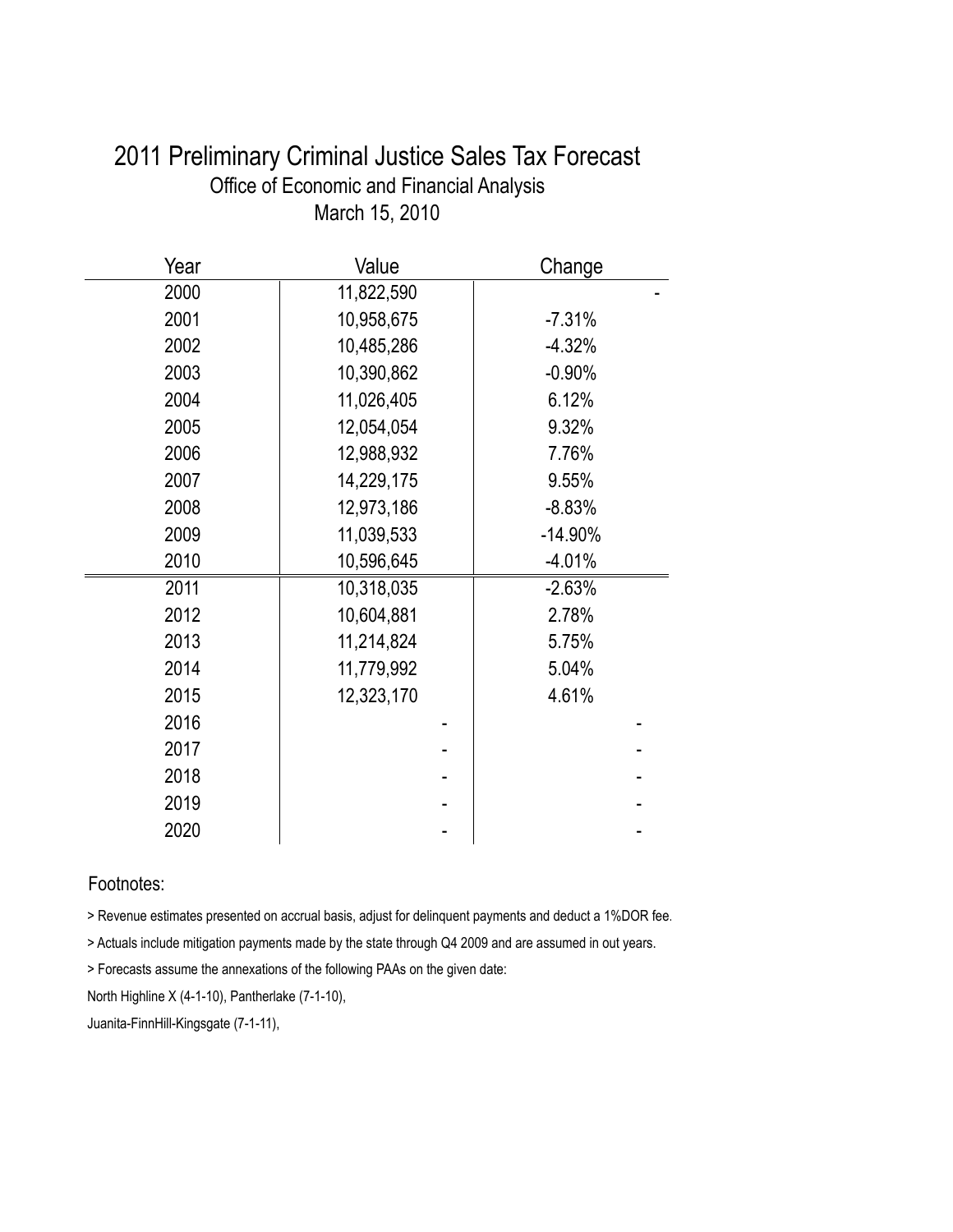## 2011 Preliminary Hotel Sales Tax Forecast Office of Economic and Financial Analysis March 15, 2010

| Year | Value      | Change    |
|------|------------|-----------|
| 2000 | 14,005,807 |           |
| 2001 | 13,937,552 | $-0.49%$  |
| 2002 | 12,687,462 | $-8.97%$  |
| 2003 | 12,926,856 | 1.89%     |
| 2004 | 14,184,401 | 9.73%     |
| 2005 | 15,356,630 | 8.26%     |
| 2006 | 17,847,198 | 16.22%    |
| 2007 | 20,299,205 | 13.74%    |
| 2008 | 20,966,727 | 3.29%     |
| 2009 | 17,346,819 | $-17.27%$ |
| 2010 | 17,891,559 | 3.14%     |
| 2011 | 19,056,078 | 6.51%     |
| 2012 | 20,678,290 | 8.51%     |
| 2013 | 22,140,742 | 7.07%     |
| 2014 | 23,239,268 | 4.96%     |
| 2015 | 24,459,324 | 5.25%     |
| 2016 |            |           |
| 2017 |            |           |
| 2018 |            |           |
| 2019 |            |           |
| 2020 |            |           |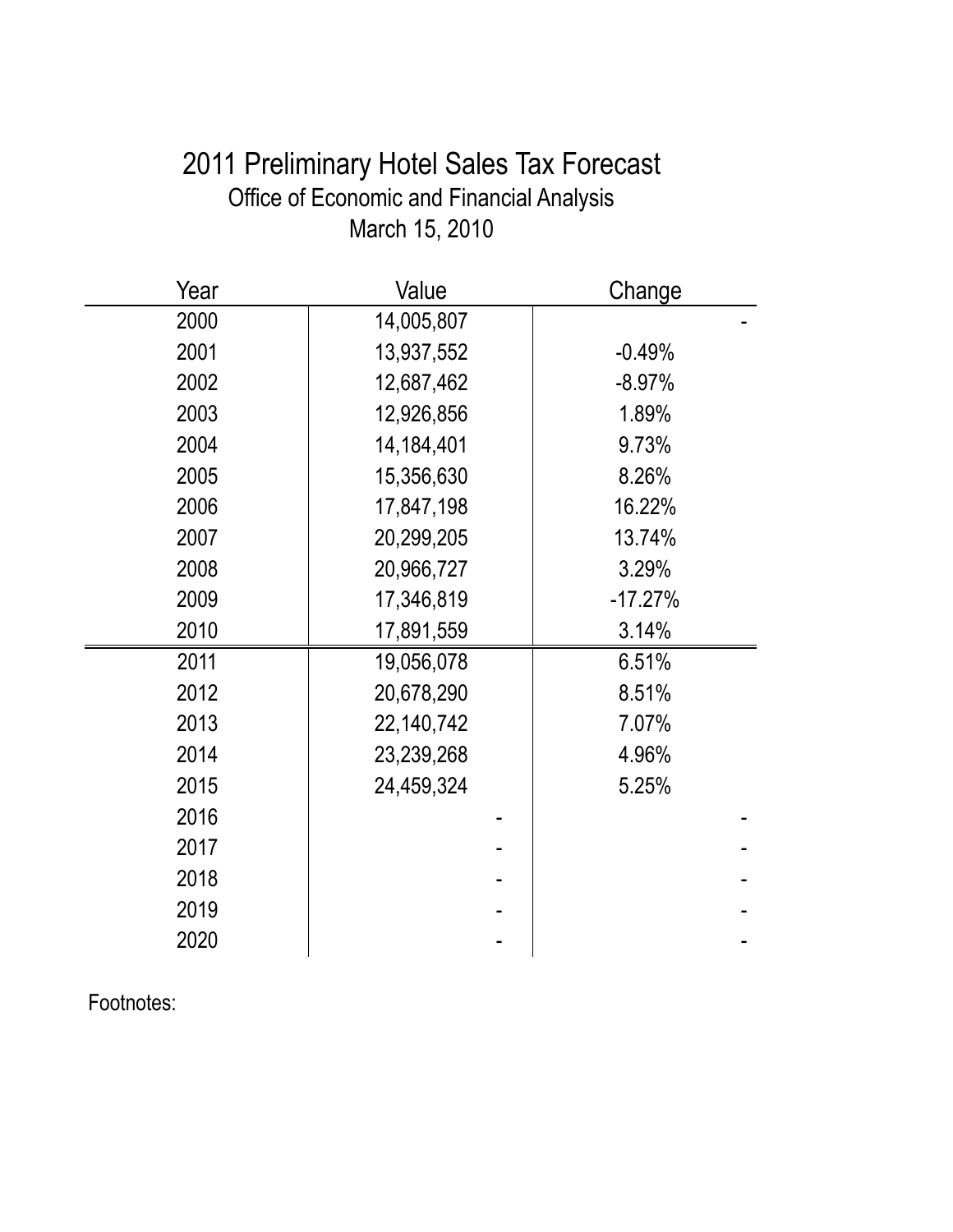| 2011 Preliminary Rental Car Sales Tax Forecast |
|------------------------------------------------|
| Office of Economic and Financial Analysis      |
| March 15, 2010                                 |

| Year | Value     | Change   |
|------|-----------|----------|
| 2000 | 2,614,601 |          |
| 2001 | 2,592,624 | $-0.84%$ |
| 2002 | 2,415,724 | $-6.82%$ |
| 2003 | 2,396,728 | $-0.79%$ |
| 2004 | 2,348,280 | $-2.02%$ |
| 2005 | 2,502,385 | 6.56%    |
| 2006 | 2,701,970 | 7.98%    |
| 2007 | 2,831,983 | 4.81%    |
| 2008 | 2,895,014 | 2.23%    |
| 2009 | 2,656,720 | $-8.23%$ |
| 2010 | 2,741,383 | 3.19%    |
| 2011 | 2,814,154 | 2.65%    |
| 2012 | 2,938,500 | 4.42%    |
| 2013 | 3,061,867 | 4.20%    |
| 2014 | 3,148,113 | 2.82%    |
| 2015 | 3,245,251 | 3.09%    |
| 2016 |           |          |
| 2017 |           |          |
| 2018 |           |          |
| 2019 |           |          |
| 2020 |           |          |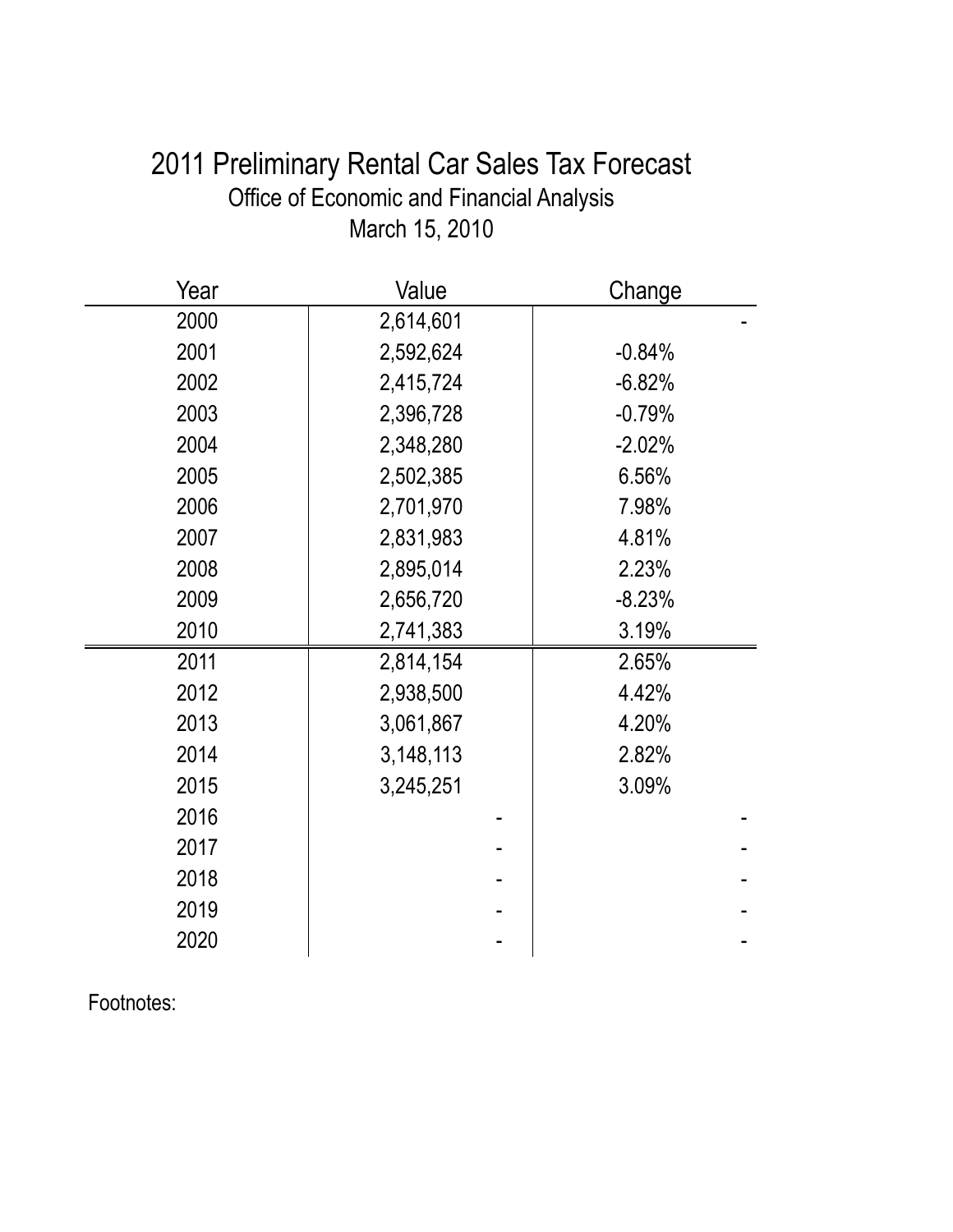| Year | Value      | Change    |
|------|------------|-----------|
| 2000 |            |           |
| 2001 | 5,872,198  |           |
| 2002 | 6,793,174  | 15.68%    |
| 2003 | 8,543,814  | 25.77%    |
| 2004 | 9,903,161  | 15.91%    |
| 2005 | 11,288,087 | 13.98%    |
| 2006 | 11,710,069 | 3.74%     |
| 2007 | 9,202,858  | $-21.41%$ |
| 2008 | 4,912,082  | $-46.62%$ |
| 2009 | 3,809,800  | $-22.44%$ |
| 2010 | 3,838,823  | 0.76%     |
| 2011 | 3,820,291  | $-0.48%$  |
| 2012 | 4,139,996  | 8.37%     |
| 2013 | 4,709,470  | 13.76%    |
| 2014 | 5,099,994  | 8.29%     |
| 2015 | 5,288,456  | 3.70%     |
| 2016 |            |           |
| 2017 |            |           |
| 2018 |            |           |
| 2019 |            |           |
| 2020 |            |           |

### 2011 Preliminary Real Estate Excise Tax (REET 1) Forecast Office of Economic and Financial Analysis March 15, 2010

### Footnotes:

> Data presented is 0.25%of King County's 0.50% share of REET.

> Forecasts assume the annexations of the following PAAs on the given date:

North Highline X (4-1-10), Pantherlake (7-1-10),

Juanita-FinnHill-Kingsgate (7-1-11),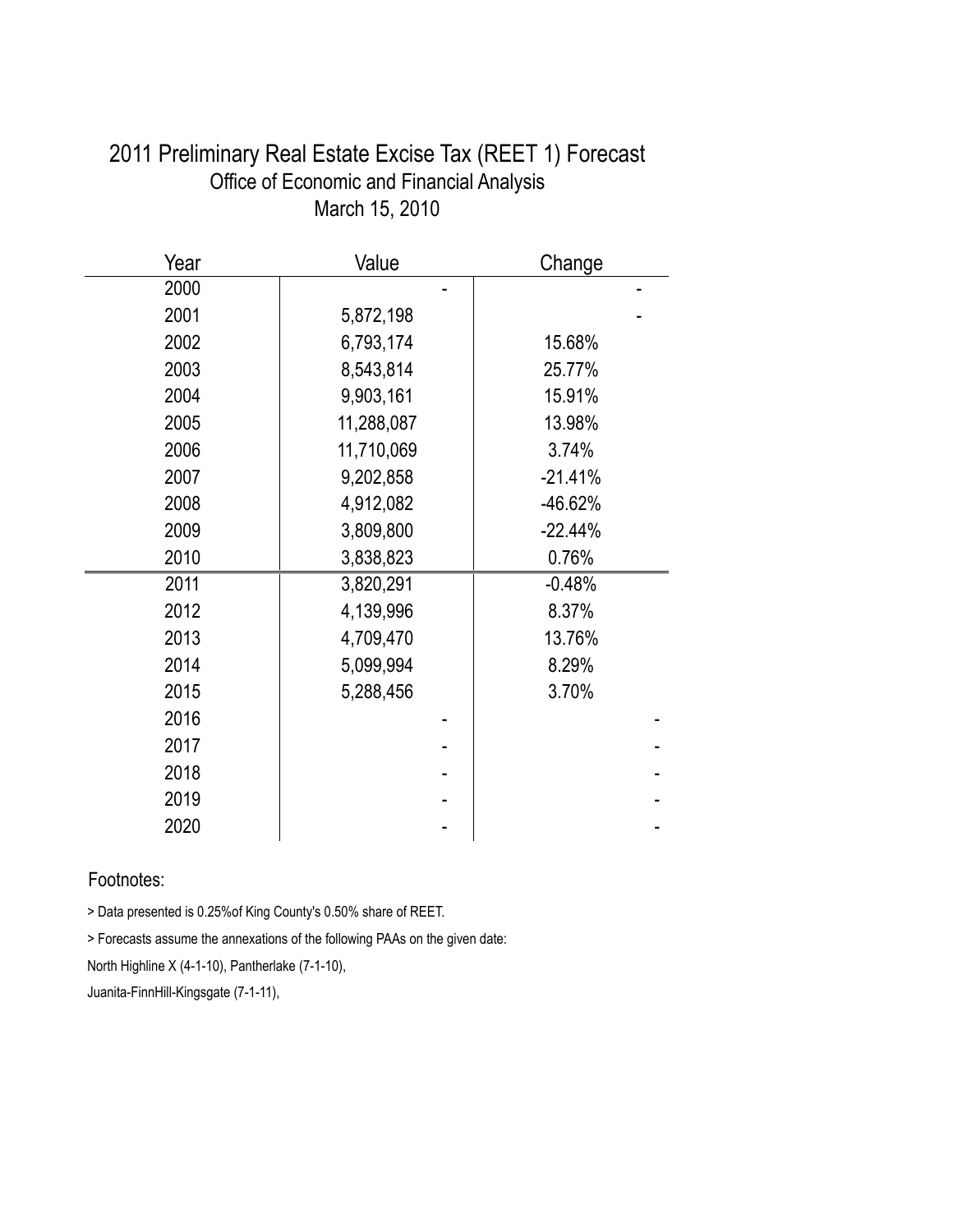| 2011 Preliminary Investment Pool Rate of Return Forecast |
|----------------------------------------------------------|
| Office of Economic and Financial Analysis                |
| March 15, 2010                                           |

| Year | Value | Change   |
|------|-------|----------|
| 2000 | 6.38% |          |
| 2001 | 5.56% | $-0.81%$ |
| 2002 | 3.80% | $-1.76%$ |
| 2003 | 2.92% | $-0.88%$ |
| 2004 | 2.31% | $-0.61%$ |
| 2005 | 3.15% | 0.84%    |
| 2006 | 4.68% | 1.53%    |
| 2007 | 5.09% | 0.40%    |
| 2008 | 3.30% | $-1.79%$ |
| 2009 | 1.75% | $-1.54%$ |
| 2010 | 0.80% | $-0.95%$ |
| 2011 | 1.10% | 0.30%    |
| 2012 | 2.75% | 1.65%    |
| 2013 | 3.70% | 0.95%    |
| 2014 | 4.55% | 0.85%    |
| 2015 | 4.88% | 0.33%    |
| 2016 | 4.88% |          |
| 2017 | 4.89% |          |
| 2018 | 4.89% |          |
| 2019 | 4.89% |          |
| 2020 | 4.90% |          |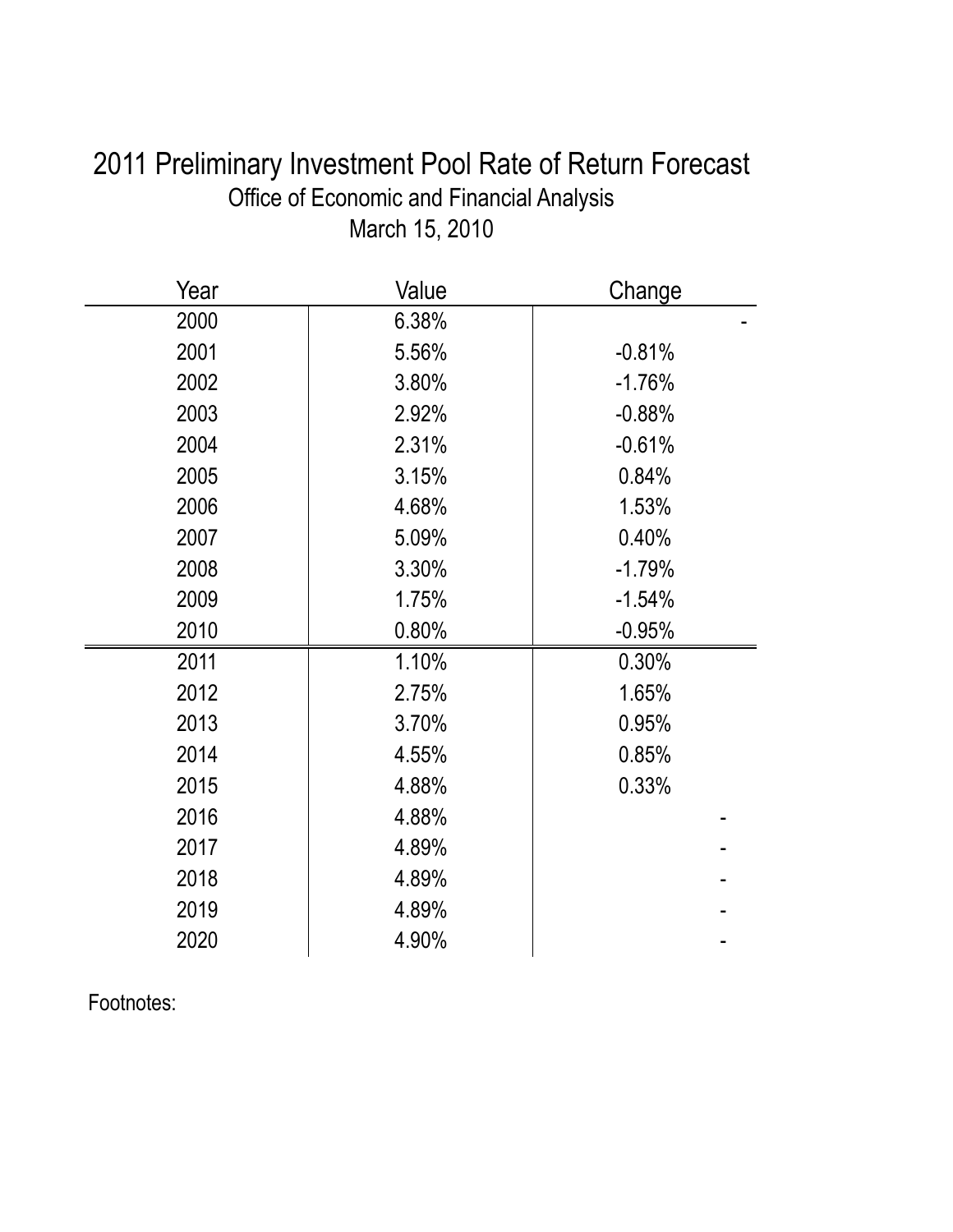## 2011 Preliminary COLA Forecast Office of Economic and Financial Analysis March 15, 2010

| Year | Value | Change   |
|------|-------|----------|
| 2000 | 2.53% |          |
| 2001 | 3.11% | 0.59%    |
| 2002 | 2.32% | $-0.79%$ |
| 2003 | 2.00% | $-0.32%$ |
| 2004 | 2.03% | 0.03%    |
| 2005 | 2.19% | 0.15%    |
| 2006 | 4.66% | 2.47%    |
| 2007 | 2.00% | $-2.66%$ |
| 2008 | 2.49% | 0.49%    |
| 2009 | 4.88% | 2.39%    |
| 2010 | 2.00% | $-2.88%$ |
| 2011 | 3.07% | 1.07%    |
| 2012 | 2.46% | $-0.62%$ |
| 2013 | 2.21% | $-0.25%$ |
| 2014 | 2.01% | $-0.20%$ |
| 2015 | 2.00% | $-0.01%$ |
| 2016 | 2.01% | 0.01%    |
| 2017 | 2.02% | $0.00\%$ |
| 2018 | 2.03% | 0.02%    |
| 2019 | 2.05% | 0.02%    |
| 2020 | 2.06% | 0.01%    |

### Footnotes:

The county's Cost Of Living Adjustment (COLA) for most employees is set at 90 percent of the annual growth in the Bureau of Labor Statistics' national Consumer Price Index for Urban Wage Earners and Clerical Workers (CPI-W), comparing the most recent two September index levels. COLA is generally limited to a minimum of 2.0 percent and a maximum of 6.0 percent.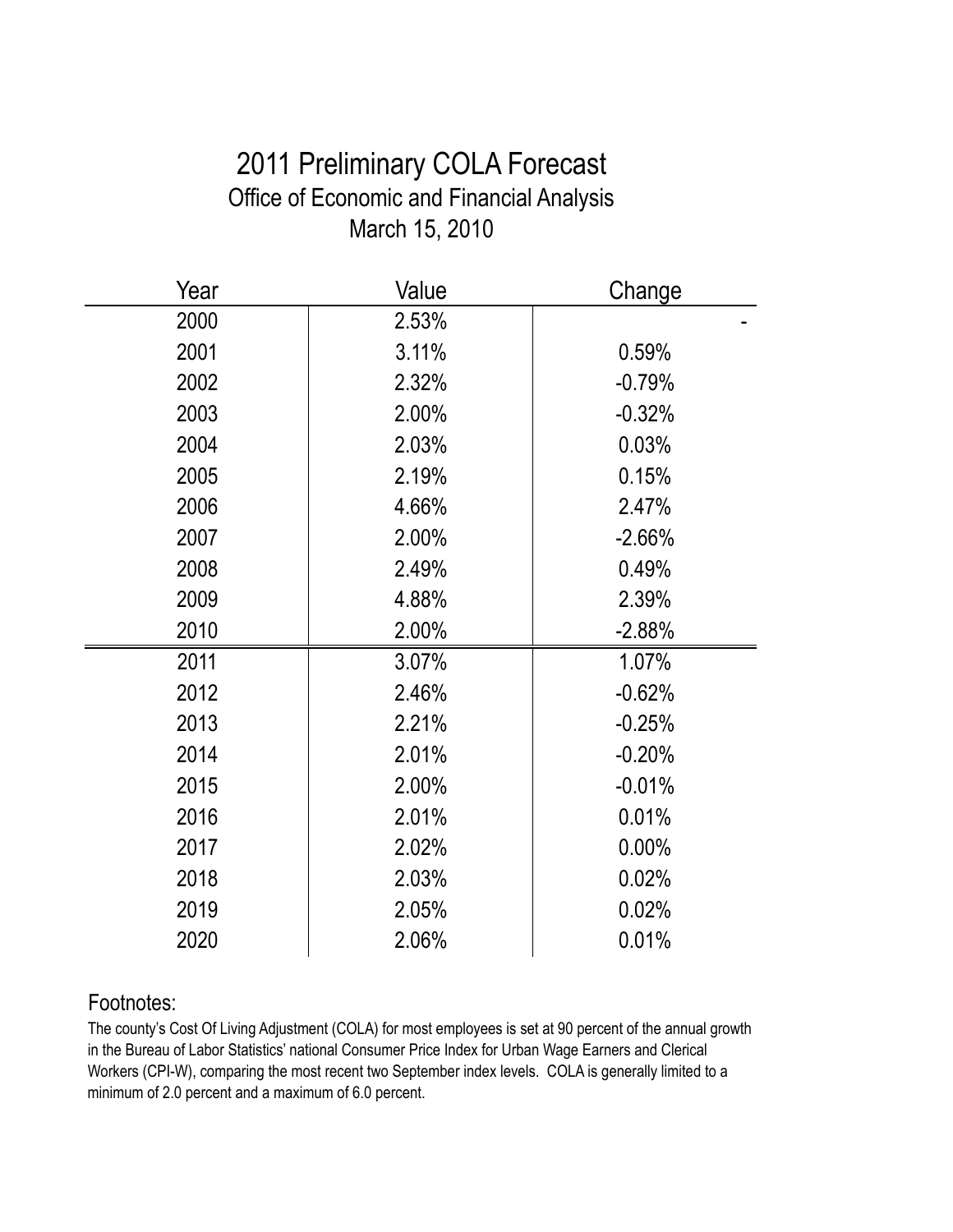| Year | Value    | Change   |
|------|----------|----------|
| 2000 | 3.46%    |          |
| 2001 | 2.58%    | $-0.88%$ |
| 2002 | 1.26%    | $-1.32%$ |
| 2003 | 2.26%    | 1.00%    |
| 2004 | 2.43%    | 0.17%    |
| 2005 | 5.18%    | 2.75%    |
| 2006 | 1.74%    | $-3.43%$ |
| 2007 | 2.77%    | 1.02%    |
| 2008 | 5.42%    | 2.65%    |
| 2009 | $-1.68%$ | $-7.10%$ |
| 2010 | 3.42%    | 5.10%    |
| 2011 | 2.73%    | $-0.69%$ |
| 2012 | 2.46%    | $-0.27%$ |
| 2013 | 2.24%    | $-0.22%$ |
| 2014 | 2.21%    | $-0.03%$ |
| 2015 | 2.24%    | 0.03%    |
| 2016 | 2.24%    | 0.00%    |
| 2017 | 2.26%    | 0.02%    |
| 2018 | 2.28%    | 0.02%    |
| 2019 | 2.29%    | 0.01%    |
| 2020 | 2.29%    | 0.00%    |

## 2011 Preliminary Sept-to-Sept National CPI-W Forecast Office of Economic and Financial Analysis March 15, 2010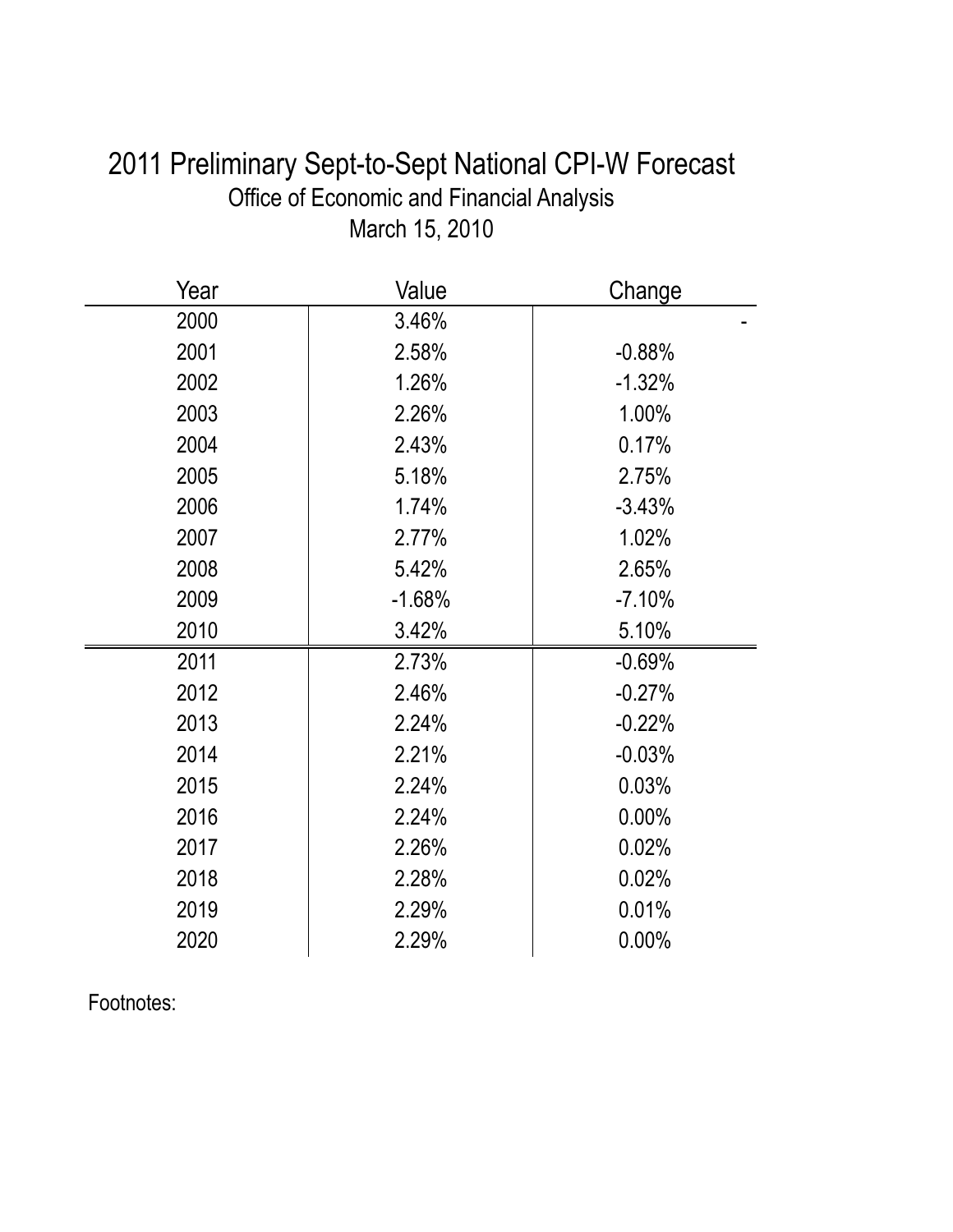| 2011 Preliminary Annual National CPI-U Forecast  |
|--------------------------------------------------|
| <b>Office of Economic and Financial Analysis</b> |
| March 15, 2010                                   |

| Year | Value    | Change   |
|------|----------|----------|
| 2000 | 3.37%    |          |
| 2001 | 2.82%    | $-0.55%$ |
| 2002 | 1.60%    | $-1.22%$ |
| 2003 | 2.30%    | 0.70%    |
| 2004 | 2.67%    | 0.37%    |
| 2005 | 3.38%    | 0.71%    |
| 2006 | 3.22%    | $-0.16%$ |
| 2007 | 2.86%    | $-0.36%$ |
| 2008 | 3.80%    | 0.94%    |
| 2009 | $-0.31%$ | $-4.10%$ |
| 2010 | 2.30%    | 2.60%    |
| 2011 | 2.25%    | $-0.05%$ |
| 2012 | 2.39%    | 0.14%    |
| 2013 | 2.15%    | $-0.23%$ |
| 2014 | 2.07%    | $-0.09%$ |
| 2015 | 2.16%    | 0.09%    |
| 2016 | 2.16%    | 0.00%    |
| 2017 | 2.17%    | 0.01%    |
| 2018 | 2.20%    | 0.03%    |
| 2019 | 2.22%    | 0.02%    |
| 2020 | 2.22%    | $0.00\%$ |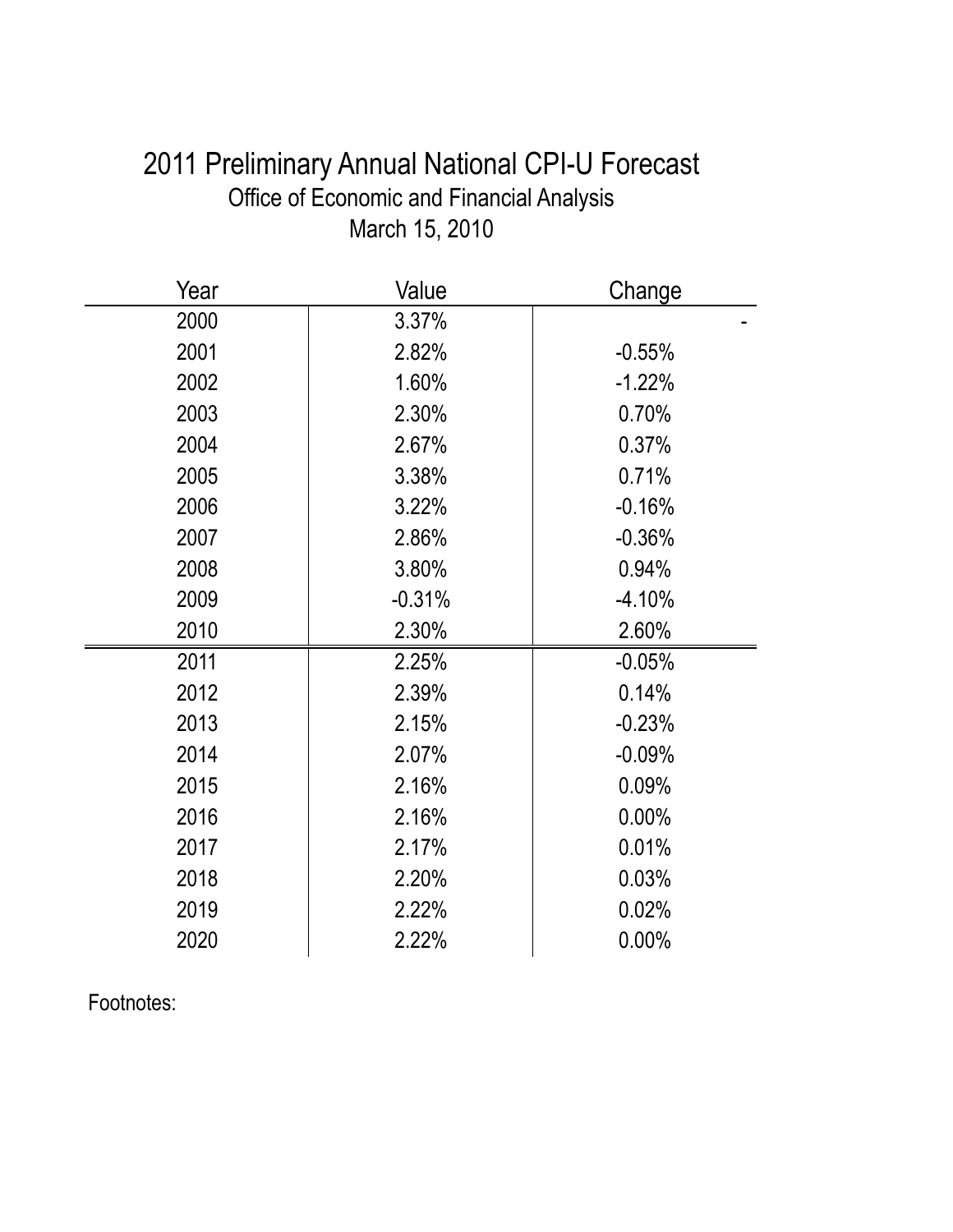## 2011 Preliminary Seattle CPI-U Forecast Office of Economic and Financial Analysis March 15, 2010

| Year | Value | Change   |
|------|-------|----------|
| 2000 | 3.70% |          |
| 2001 | 3.67% | $-0.03%$ |
| 2002 | 1.94% | $-1.72%$ |
| 2003 | 1.66% | $-0.28%$ |
| 2004 | 1.12% | $-0.54%$ |
| 2005 | 2.76% | 1.64%    |
| 2006 | 3.79% | 1.03%    |
| 2007 | 3.79% | 0.00%    |
| 2008 | 4.27% | 0.49%    |
| 2009 | 0.58% | $-3.69%$ |
| 2010 | 1.20% | 0.61%    |
| 2011 | 1.99% | 0.79%    |
| 2012 | 2.26% | 0.27%    |
| 2013 | 2.25% | $-0.01%$ |
| 2014 | 2.22% | $-0.03%$ |
| 2015 | 2.26% | 0.04%    |
| 2016 | 2.30% | 0.04%    |
| 2017 | 2.32% | 0.02%    |
| 2018 | 2.34% | 0.02%    |
| 2019 | 2.36% | 0.02%    |
| 2020 | 2.39% | 0.03%    |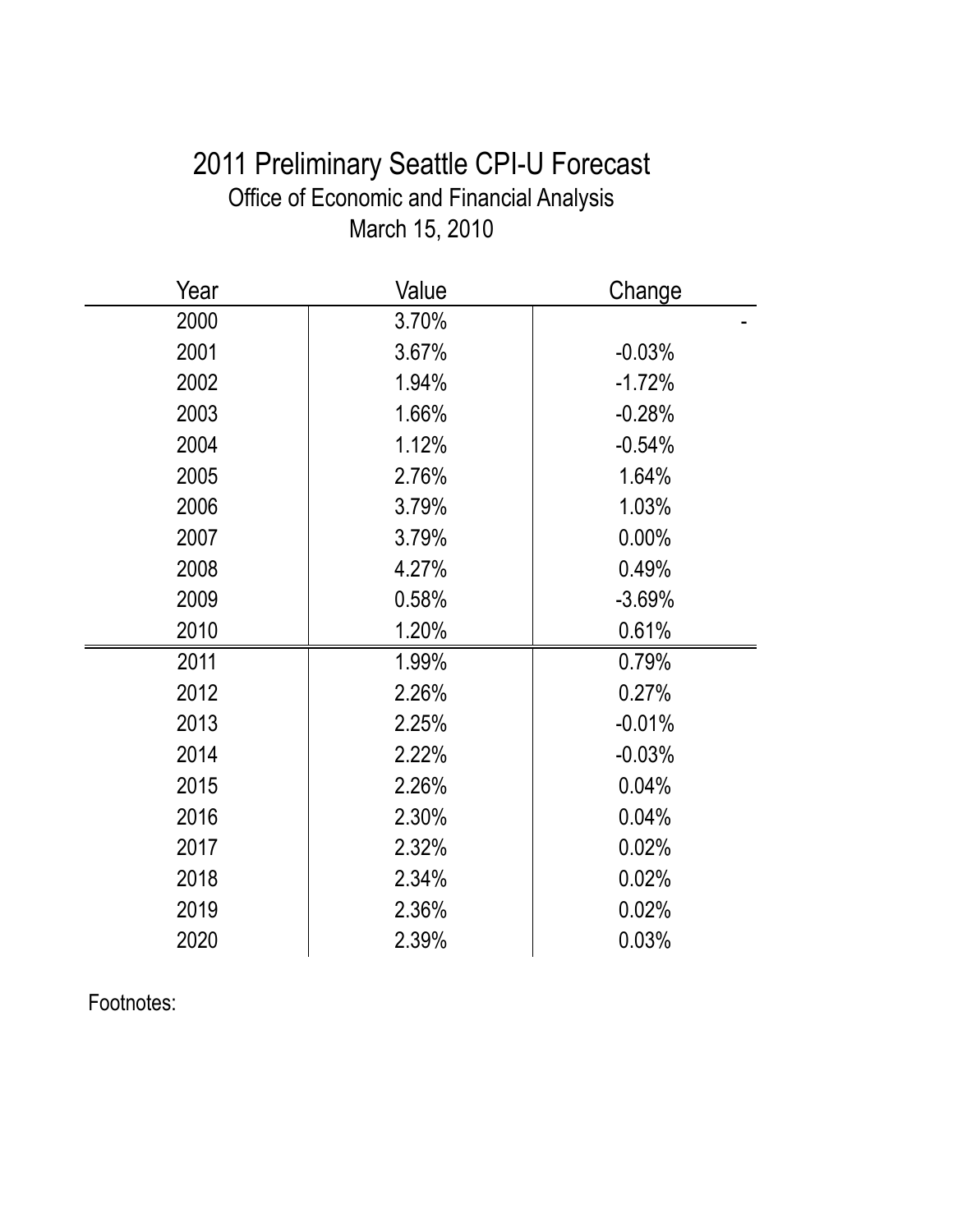| 2011 Preliminary Pharmaceuticals Inflation Forecast |
|-----------------------------------------------------|
| Office of Economic and Financial Analysis           |
| March 15, 2010                                      |

| Year | Value  | Change   |
|------|--------|----------|
| 2000 |        |          |
| 2001 |        |          |
| 2002 | 9.85%  |          |
| 2003 | 3.73%  | $-6.12%$ |
| 2004 | 2.71%  | $-1.01%$ |
| 2005 | 6.77%  | 4.05%    |
| 2006 | 11.03% | 4.27%    |
| 2007 | 4.52%  | $-6.52%$ |
| 2008 | 6.89%  | 2.38%    |
| 2009 | 6.87%  | $-0.02%$ |
| 2010 | 7.03%  | 0.16%    |
| 2011 | 9.04%  | 2.02%    |
| 2012 | 9.51%  | 0.47%    |
| 2013 | 9.21%  | $-0.31%$ |
| 2014 | 8.76%  | $-0.45%$ |
| 2015 | 8.47%  | $-0.29%$ |
| 2016 | 8.42%  | $-0.04%$ |
| 2017 | 8.50%  | 0.08%    |
| 2018 | 8.59%  | 0.09%    |
| 2019 | 8.62%  | 0.02%    |
| 2020 | 8.56%  | $-0.06%$ |
|      |        |          |